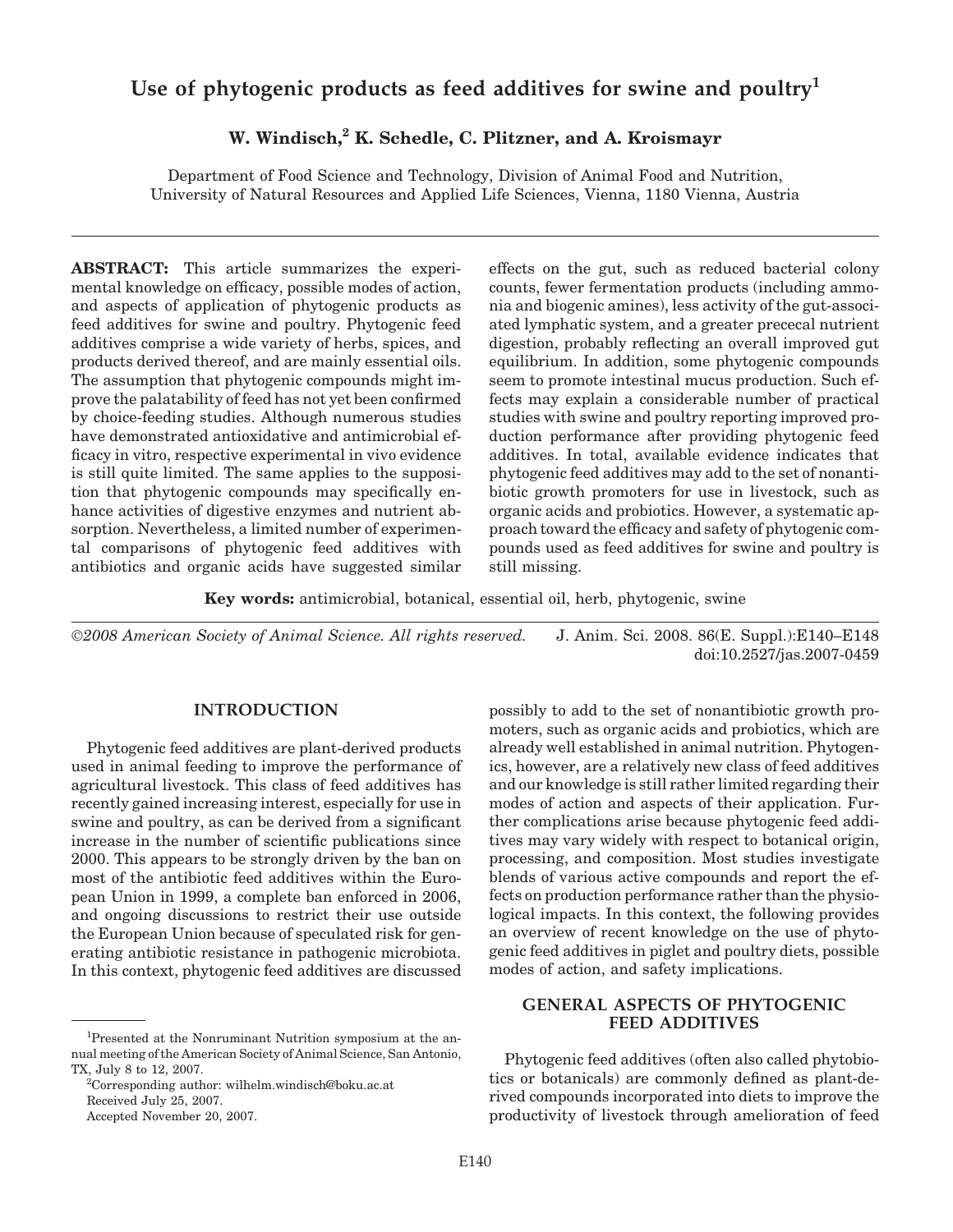properties, promotion of the animals' production performance, and improving the quality of food derived from those animals. Although this definition is driven by the purpose of use, other terms are commonly used to classify the vast variety of phytogenic compounds, mainly with respect to origin and processing, such as herbs (flowering, nonwoody, and nonpersistent plants), spices (herbs with an intensive smell or taste commonly added to human food), essential oils (volatile lipophilic compounds derived by cold expression or by steam or alcohol distillation), or oleoresins (extracts derived by nonaqueous solvents). Within phytogenic feed additives, the content of active substances in products may vary widely, depending on the plant part used (e.g., seeds, leaf, root, or bark), harvesting season, and geographical origin. The technique for processing (e.g., cold expression, steam distillation, extraction with nonaqueous solvents, etc.) modifies the active substances and associated compounds within the final product.

The use of feed additives is usually subject to restrictive regulations. In general, they are considered as products applied by the farmer to healthy animals for a nutritional purpose on a permanent basis (i.e., during the entire production period of the respective species and category), in contrast to veterinary drugs (applied for prophylaxis and therapy of diagnosed health problems under veterinarian control for a limited time period, partially associated with a waiting period). In the European Union, for example, feed additives need to demonstrate the identity and traceability of the entire commercial product, the efficacy of the claimed nutritional effects, including the absence of possible interactions with other feed additives, and the safety to the animal (e.g., tolerance), to the user (e.g., farmer, worker in feed mills), to the consumer of animal-derived products, and to the environment (for further details, refer to European Commission, 2003). Problems with feed additive legacy may therefore arise especially with phytogenic feed additives addressed to explicit health claims or in the case of plant-derived substances suspected to modulate metabolism (e.g., through a phytohormonal mode of action). For these reasons, the following discussion focuses on the use of phytogenic compounds as feed additives in swine and poultry diets in terms of claimed antioxidative and antimicrobial actions, beneficial effects on palatability and gut functions, and growth-promoting efficacy.

# **ANTIOXIDATIVE ACTION OF PHYTOGENIC FEED ADDITIVES**

Antioxidative properties are well described for herbs and spices (e.g., Cuppett and Hall, 1998; Craig, 1999; Nakatani, 2000; Wei and Shibamoto, 2007). Among a variety of plants bearing antioxidative constituents, the volatile oils from the Labiatae family (mint plants) have been attracting the greatest interest, especially products from rosemary. Their antioxidative activity arises from phenolic terpenes, such as rosmarinic acid and

rosmarol (Cuppett and Hall, 1998). Other Labiatae species with significant antioxidative properties are thyme and oregano, which contain large amounts of the monoterpenes thymol and carvacrol (Cuppett and Hall, 1998). Plant species from the families of Zingiberaceae (e.g., ginger and curcuma) and Umbelliferae (e.g., anise and coriander), as well as plants rich in flavonoids (e.g., green tea) and anthocyans (e.g., many fruits), are also described as exerting antioxidative properties (Nakatani, 2000; Wei and Shibamoto, 2007). Furthermore, pepper (*Piper nigrum*), red pepper (*Capsicum annuum L.*), and chili (*Capsicum frutescene*) contain antioxidative components (Nakatani, 1994). In many of these plants, parts of the active substances are highly odorous or may taste hot or pungent, which may restrict their use for animal feeding purposes.

The antioxidant property of many phytogenic compounds may be assumed to contribute to protection of feed lipids from oxidative damage, such as the antioxidants usually added to diets (e.g.,  $\alpha$ -tocopheryl acetate or butylated hydroxytoluene). Although this aspect has not been explicitly investigated for piglet and poultry feeds, there is a wide practice of successfully using essential oils, especially those from the Labiatae plant family, as natural antioxidants in human food (Cuppett and Hall, 1998), as well as in the feed of companion animals.

The principal potential of feed additives from the Labiatae plant family containing herbal phenolic compounds to improve the oxidative stability of animalderived products has been demonstrated for poultry meat (Botsoglou et al., 2002, 2003a,b; Papageorgiou et al., 2003; Young et al., 2003; Basmacioglu et al., 2004; Govaris et al., 2004; Giannenas et al., 2005; Florou-Paneri et al., 2006), pork (Janz et al., 2007), rabbit meat (Botsoglou et al., 2004b), and eggs (Botsoglou et al., 2005). Oxidative stability was also shown to be improved with other herbal products (Botsoglou et al., 2004a; Schiavone et al., 2007). Nevertheless, it remains unclear whether these phytogenic antioxidants are able to replace the antioxidants usually added to the feeds (e.g.,  $\alpha$ -tocopherols) to a quantitatively relevant extent under conditions of common feeding practice.

## **SPECIFIC IMPACT ON DIETARY PALATABILITY AND GUT FUNCTIONS**

Phytogenic feed additives are often claimed to improve the flavor and palatability of feed, thus enhancing production performance. However, the number of studies having tested the specific effect of phytogenic products on palatability by applying a choice-feeding design is quite limited. They show dose-related depressions of palatability in pigs fed essential oils from fennel and caraway, as well as from the herbs thyme and oregano (Jugl-Chizzola et al., 2006; Schöne et al., 2006). On the other hand, there are numerous reports on improved feed intake through phytogenic feed additives in swine (see the subsequent section on growth-promoting effi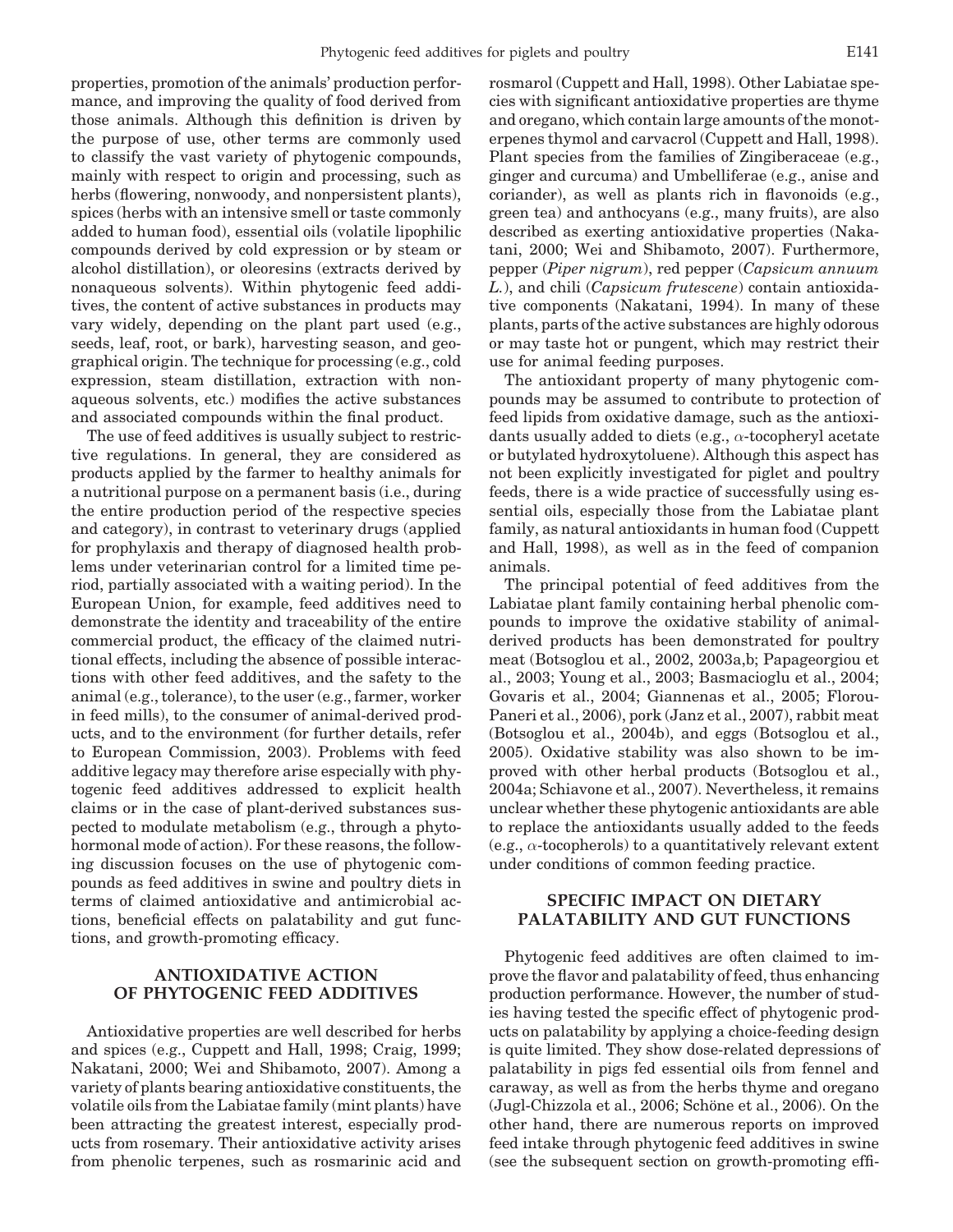cacy). However, an increase in feed intake in swine is a common result of the use of growth-promoting feed additives, such as antibiotics, organic acids, and probiotics, and, in the first instance, it may be considered to reflect the higher consumption capacity of animals grown larger compared with untreated controls (Freitag et al., 1998). Therefore, the assumption that herbs, spices, and their extracts improve the palatability of feed does not seem to be justified in general.

A wide range of spices, herbs, and their extracts are known from medicine to exert beneficial actions within the digestive tract, such as laxative and spasmolytic effects, as well as prevention from flatulence (Chrubasik et al., 2005). Furthermore, stimulation of digestive secretions (e.g., saliva), bile, and mucus, and enhanced enzyme activity are proposed to be a core mode of nutritional action (Platel and Srinivasan, 2004). In vitro activities of rat pancreatic lipase and amylase were shown to be significantly enhanced when brought into contact with various spices and spice extracts (Rao et al., 2003). The same group of researchers found greater enzyme activities in pancreatic homogenates and a pronounced bile acid flow in rats fed those substances (Platel and Srinivasan, 2000a,b). Similarly, essential oils used as feed additives for broilers were shown to enhance the activities of trypsin and amylase (Lee et al., 2003; Jang et al., 2004). Glucose absorption from the small intestine was accelerated in rats fed anise oil (Kreydiyyeh et al., 2003). Furthermore, Manzanilla et al. (2004) fed a combination of essential oils and capsaicin to swine and observed that gastric emptying was slowed down by these additives. Phytogenic feed additives were also reported to stimulate intestinal secretion of mucus in broilers, an effect that was assumed to impair adhesion of pathogens and thus to contribute to stabilizing the microbial eubiosis in the gut of the animals (Jamroz et al., 2006). These observations support the hypothesis that phytogenic feed additives may favorably affect gut functions, but the number of in vivo studies with swine and poultry is still quite limited.

Saponins (e.g., from *Yucca schidigera*) are proposed to reduce intestinal ammonia formation, and thus aerial pollution of housing environment, which is considered an important health stress, especially for young animals (Francis et al., 2002). Studies with rats confirmed the existence of active components in *Y. schidigera* extracts that lower intestinal urease activity and enzymes involved in the metabolic urea cycle (Killeen et al., 1998; Duffy et al., 2001). Reduced intestinal and fecal urease activities were also found in broilers fed such extracts (Nazeer et al., 2002). However, yucca extracts were reported to contain subfractions with partially antagonistic properties on intestinal urease activity and ammonia formation (Killeen et al., 1998). Thus, further research seems to be required to clarify the potential of saponins as feed additives for swine and poultry diets.

Another claim often made of phytogenic feed additives is stimulation of immune functions; however, the specific experimental verification in monogastric agricultural livestock is rather limited. For example, the use of *Echinacea purpurea* in pig feeding revealed an enhanced immune stimulation after vaccination with Swine erysipelas, followed by a slight improvement in the feed conversion ratio (F:G, which is the reciprocal of the efficiency of gain or G:F), but it significantly depressed feed intake in broilers and layers (Maass et al., 2005; Roth-Maier et al., 2005).

#### **ANTIMICROBIAL ACTIONS**

Herbs and spices are well known to exert antimicrobial actions in vitro against important pathogens, including fungi (Adam et al., 1998; Smith-Palmer et al., 1998; Hammer et al., 1999; Dorman and Deans, 2000; Burt, 2004; Si et al., 2006; Özer et al., 2007). The active substances are largely the same as mentioned previously for antioxidative properties, with phenolic compounds being the principal active components (Burt, 2004). Again, the plant family of Labiatae has received the greatest interest, with thyme, oregano, and sage as the most popular representatives (Burt, 2004). The antimicrobial mode of action is considered to arise mainly from the potential of the hydrophobic essential oils to intrude into the bacterial cell membrane, disintegrate membrane structures, and cause ion leakage. High antibacterial activities are also reported from a variety of nonphenolic substances, for example, limonene and compounds from *Sanguinaria canadensis* (Newton et al., 2002; Burt, 2004).

Microbiological analysis of minimum inhibitory concentrations (MIC) of plant extracts from spices and herbs, as well as of pure active substances, revealed levels that considerably exceeded the dietary doses when used as phytogenic feed additives (Burt, 2004). This may indicate that the antimicrobial action of phytogenics should not contribute significantly to the overall efficacy of this class of feed additives. On the other hand, some studies with broilers demonstrated in vivo antimicrobial efficacy of essential oils against *Escherichia coli* and *Clostridium perfringens* (Jamroz et al., 2003, 2005; Mitsch et al., 2004). In swine, however, the few studies available thus far have failed to demonstrate the efficacy of phytogenic compounds on shedding of specific pathogens (Jugl-Chizzola et al., 2005; Hagmüller et al., 2006). In total, the available literature suggests that, at least for broilers, an overall antimicrobial potential of phytogenic compounds in vivo cannot generally be ruled out. Furthermore, some phytogenic feed additives have been shown to act against *Eimeria* species after experimental challenge (Giannenas et al., 2003, 2004; Hume et al., 2006; Oviedo-Rondon et al., 2006).

Another implication of the antimicrobial action of phytogenic feed additives may in be improving the microbial hygiene of carcasses. Indeed, there are isolated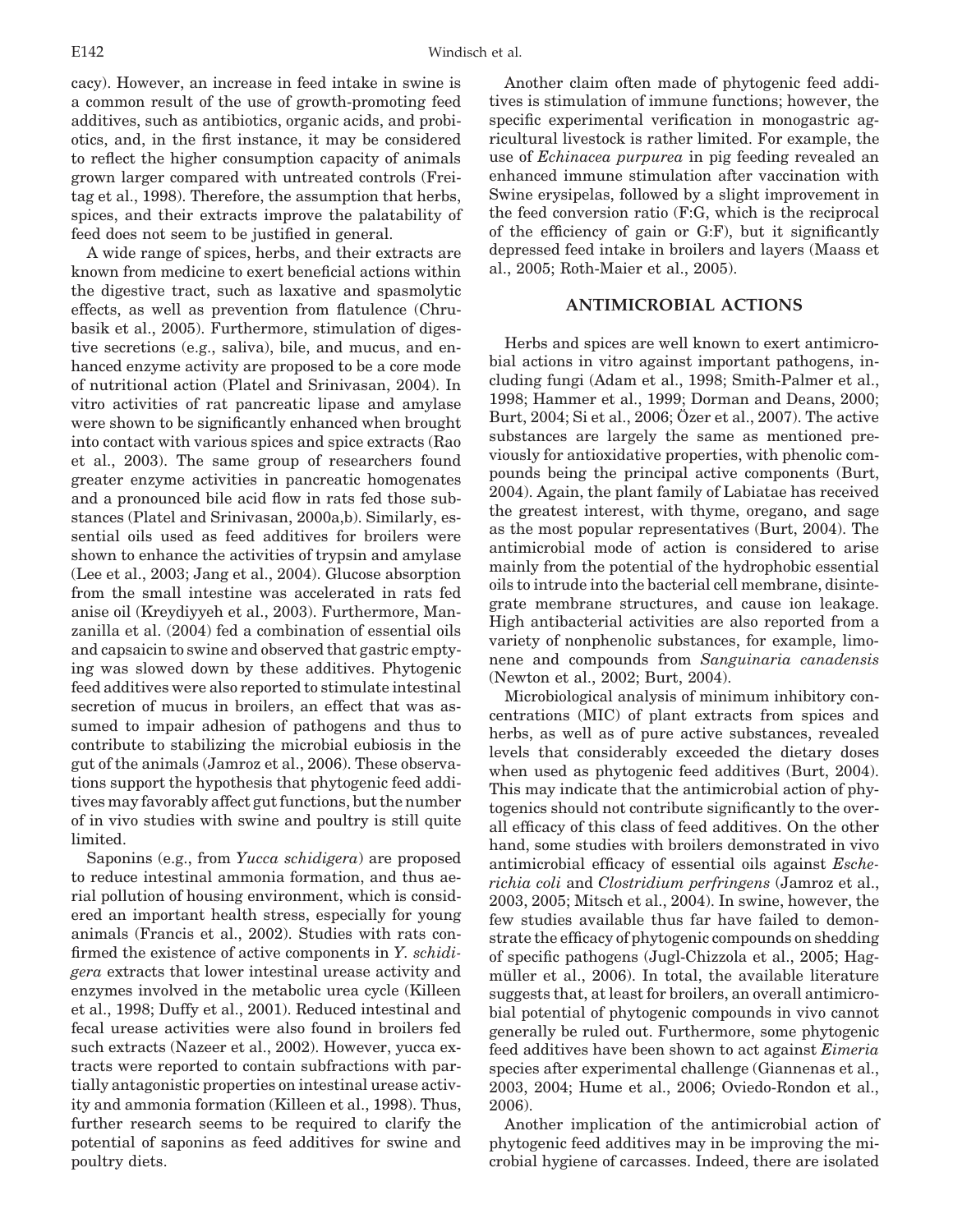reports on the beneficial effects of essential oils from oregano on the microbial load of total viable bacteria, as well as of specific pathogens (e.g., *Salmonella*) on broiler carcasses (e.g., Aksit et al., 2006). However, available data are still too limited to allow reliable conclusions on the possible efficacy of certain phytogenic feed additives to improve carcass hygiene.

#### **GROWTH-PROMOTING EFFICACY**

In recent years, phytogenic feed additives have attracted increasing interest as an alternative feeding strategy to replace antibiotic growth promoters. This has occurred especially in the European Union, where antibiotics have been banned completely from use as additives in livestock feed since 2006 because of a suspected risk of generating microbiota with increased resistance to the antibiotics used for therapy in humans and animals.

The primary mode of action of growth-promoting feed additives arises from stabilizing feed hygiene (e.g., through organic acids), and even more from beneficially affecting the ecosystem of gastrointestinal microbiota through controlling potential pathogens (e.g., Roth and Kirchgessner 1998). This applies especially to critical phases of an animal's production cycle characterized by high susceptibility to digestive disorders, such as the weaning phase of piglets or early in the life of poultry. Because of a more stabilized intestinal health, animals are less exposed to microbial toxins and other undesired microbial metabolites, such as ammonia and biogenic amines (e.g., Eckel et al., 1992). Consequently, growthpromoting feed additives relieve the host animals from immune defense stress during critical situations and increase the intestinal availability of essential nutrients for absorption, thereby helping animals to grow better within the framework of their genetic potential.

Literature on the biological efficacy of phytogenic feed additives presents a scattered picture. Data on swine reviewed by Rodehutscord and Kluth (2002) varied widely from depressions in production performance to improvements similar to those observed with common growth promoters, such as antibiotics, organic acids, and probiotics. The same applies to more recent investigations (e.g., Manzanilla et al,. 2004, 2006; Namkung et al., 2004; Straub et al., 2005; Hagmüller et al., 2006; Nofrarias et al., 2006; Schöne et al., 2006; Kroismayr et al., 2007; Lien et al., 2007). For poultry, the data appear to be clearer. As shown in Table 1, the majority of experimental results indicate reduced feed intake at largely unchanged BW gain or final BW, leading to an improved F:G when feeding phytogenic compounds. Of course, the wide variation in biological effects induced by phytogenics reflects the experimental approaches used to test the suitability of these substances as growth-promoting feed additives to swine and poultry and also includes failures in selecting the proper plants, active components, and efficacious dietary doses. However, numerous examples of positive experimental results among the studies mentioned above indicate that phytogenic feed additives, in general, may actually exert growth-promoting activity in swine and poultry. Nevertheless, the limited data available at present do not allow a systematic assessment of this potential in view of botanical origin and active principles, the more so because the available literature mainly presents data on commercial products containing blends of different compounds.

Recent studies with swine and poultry indicated stabilizing effects of phytogenic feed additives on the ecosystem of gastrointestinal microbiota. Kroismayr et al. (2007) compared a blend of essential oils from oregano, anise, and citrus peels with an antibiotic growth promotant and reported a decrease in microbial activity in the terminal ileum, cecum, and colon for both feed additives, as was obvious from reduced bacterial colony counts and reduced chyme contents of VFA as well as of biogenic amines. Comparable observations for herbal essential oils and oleoresins on the activity of intestinal microbiota were also found in other studies with pigs and broilers (Jamroz et al., 2003, 2005; Manzanilla et al., 2004; Mitsch et al., 2004; Namkung et al., 2004; Castillo et al., 2006). These effects are also typical for organic acids, which are known to exert a major part of their biological efficacy mainly through stabilizing the microbial eubiosis in the gastrointestinal tract (for a review, see Gabert and Sauer, 1994; Roth and Kirchgessner, 1998), including suppressed formation of biogenic amines (Eckel et al., 1992).

Relief from microbial activity and related by-products is of high relevance, especially in the small intestine, because production of VFA counteracts stabilization of the intestinal pH required for optimum activity of digestive enzymes. In addition, intestinal formation of biogenic amines by microbiota is undesirable not only because of toxicity, but also because of the fact that biogenic amines are produced mainly by decarboxylation of limiting essential AA (e.g., cadaverine from Lys, scatol from Trp). Consequently, relief from microbial fermentation in the small intestine may improve the supply status of limiting essential nutrients (e.g., Roth et al., 1998).

Morphological changes in gastrointestinal tissues caused by phytogenic feed additives may provide further information on possible benefits to the digestive tract; however, the available literature does not provide a consistent picture. Available reports have shown increased, unchanged, and reduced villi length and crypt depth in the jejunum and colon for broilers and pigs treated with phytogenic feed additives (Namkung et al., 2004; Demir et al., 2005; Jamroz et al., 2006; Nofrarias et al., 2006; Oetting et al., 2006). These results do not allow for conclusions to be drawn on the relevance of changes in intestinal morphology in view of a growthpromoting potential of phytogenic feed additives, especially because in some studies, the phytogenic formulations contained pungent principles (e.g., capsaicin) and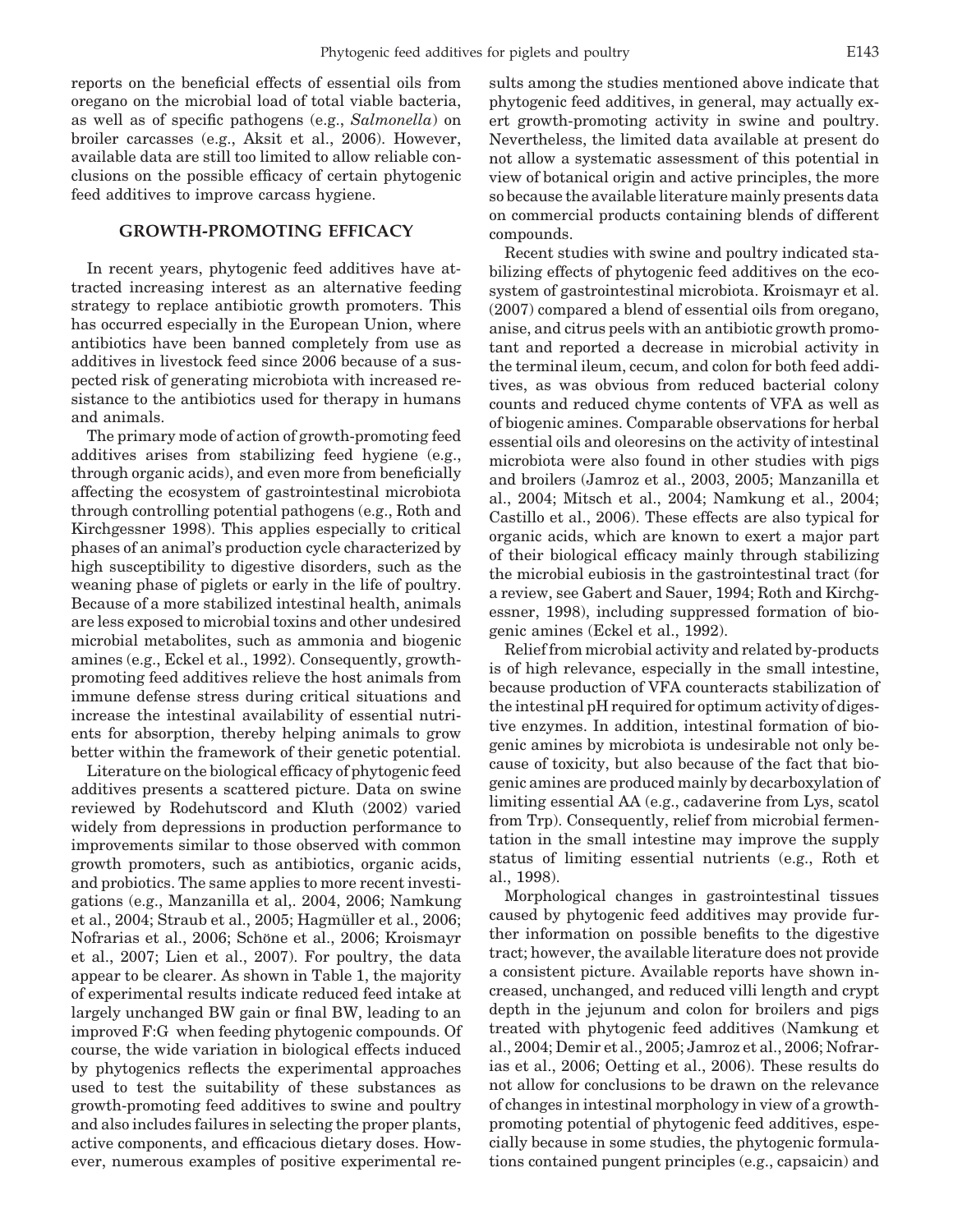**Table 1.** Effect of phytobiotic feed additives on production performance in poultry

|                              | Dietary<br>dose<br>(g/kg) | Treatment effect, % difference<br>from untreated control |                  |                 |                          |                                                      |
|------------------------------|---------------------------|----------------------------------------------------------|------------------|-----------------|--------------------------|------------------------------------------------------|
| Phytobiotic<br>feed additive |                           | Feed<br>intake                                           | <b>BW</b>        | <b>ADG</b>      | Feed conversion<br>ratio | Reference                                            |
| <b>Broilers</b>              |                           |                                                          |                  |                 |                          |                                                      |
| Plant extracts               |                           |                                                          |                  |                 |                          |                                                      |
| Oregano                      | 0.15                      | $-6$                                                     |                  | $-2$            | $-4$<br>$-2$             | Basmacioglu et al., 2004                             |
| Oregano<br>Rosemary          | $0.3\,$<br>0.15           | $-3$<br>$\boldsymbol{0}$                                 |                  | $+1$<br>$^{-1}$ | $-1$                     | Basmacioglu et al., 2004<br>Basmacioglu et al., 2004 |
| Rosemary                     | 0.3                       | $-2$                                                     |                  | $+1$            | $-4$                     | Basmacioglu et al., 2004                             |
| Thymol                       | 0.1                       | $+1$                                                     |                  | $+1$            | $^{-1}$                  | Lee et al., 2003                                     |
| Cinnamaldehyde               | 0.1                       | $-2$                                                     |                  | $-3$            | $\mathbf{0}$             | Lee et al., 2003                                     |
| Thymol                       | $0.2\,$                   | $-5$                                                     |                  | $-3$            | $-3$                     | Lee et al., 2003                                     |
| Carvacol                     | $0.2\,$                   | $+2$                                                     |                  | $+2$            | $-1$                     | Lee et al., 2003                                     |
| Yucca extract                | 2.0                       | $^{-1}$                                                  |                  | $^{+1}$         | $-6$                     | Yeo and Kim, 1997                                    |
| Essential oil blend          | 0.024                     | $-4$                                                     | $-0$             |                 | $-4$                     | Cabuk et al., 2006                                   |
| Essential oil blend          | 0.048                     | $-5$                                                     | $\boldsymbol{0}$ |                 | $-6$                     | Cabuk et al., 2006                                   |
| Plant extracts <sup>1</sup>  | 0.2                       |                                                          | $-2$             | 0               | $-2$                     | Hernandez et al., 2004                               |
| Plant extracts <sup>1</sup>  | 5.0                       |                                                          | $+2$             | $+3$            | $-4$                     | Hernandez et al., 2004                               |
| Plant extracts <sup>1</sup>  | 0.5                       | $\boldsymbol{0}$                                         | $-2$             | $-2$            | $+2$                     | Botsoglou et al., 2004a                              |
| Plant extracts <sup>1</sup>  | 1.0                       | $+2$                                                     | $-1$             | $\mathbf{0}$    | $+2$                     | Botsoglou et al., 2004a                              |
| Essential oil blend          | 0.075                     | $-7$                                                     |                  | $-3$            | $-4$                     | Basmacioglu et al., 2004b                            |
| Essential oil blend          | 0.15                      | $-7$                                                     |                  | $-1$            | $-1$                     | Basmacioglu et al., 2004b                            |
| Essential oil blend          | 0.036                     | $+3$                                                     | $-8$             |                 | $-5$                     | Alcicek et al., 2004                                 |
| Essential oil blend          | 0.048                     | $+2$                                                     | $-8$             |                 | $-4$                     | Alcicek et al., 2004                                 |
| Plant extracts <sup>1</sup>  | 0.1                       | $+1$                                                     |                  | $+1$            | $\boldsymbol{0}$         | Lee et al., 2003                                     |
| Essential oil blend          | 0.024                     | $-2$                                                     | $\bf{0}$         |                 | $^{-2}$                  | Alcicek et al., 2003                                 |
| Essential oil blend          | 0.048                     | $\boldsymbol{0}$                                         | $+14$            |                 | $-12$                    | Alcicek et al., 2003                                 |
| Essential oil blend          | 0.072                     | $-2$                                                     | $+8$             |                 | $-9$                     | Alcicek et al., 2003                                 |
| Herbs and spices             |                           |                                                          |                  |                 |                          |                                                      |
| Oregano                      | 5.0                       | $+5$                                                     |                  | $+7$            | $-2$                     | Florou-Paneri et al., 2006                           |
| Thyme                        | $1.0\,$                   | $+1$                                                     | $+2$             |                 | $^{-1}$                  | Sarica et al., 2005                                  |
| Garlic                       | $1.0\,$                   | $-5$                                                     | $-5$             |                 | $\boldsymbol{0}$         | Sarica et al., 2005                                  |
| Herb mix                     | 0.25                      | $\boldsymbol{0}$                                         |                  | $+2$            | $-2$                     | Guo et al., 2004                                     |
| Herb mix                     | 0.5                       | $\rm +5$                                                 |                  | $+2$            | $+3$                     | Guo et al., 2004                                     |
| Herb mix                     | $1.0\,$                   | $+2$                                                     |                  | $^{+1}$         | $+1$                     | Guo et al., 2004                                     |
| Herb mix                     | $2.0\,$                   | $+1$                                                     |                  | $^{+1}$         | $\mathbf{0}$             | Guo et al., 2004                                     |
| Turkeys                      |                           |                                                          |                  |                 |                          |                                                      |
| Herbs and spices<br>Oregano  | 1.25                      |                                                          | $+2$             |                 |                          |                                                      |
| Oregano                      | 2.5                       | $-5$<br>$-6$                                             | $+1$             |                 |                          | Bampidis et al., 2005<br>Bampidis et al., 2005       |
| Oregano                      | 3.75                      | $-9$                                                     | $+1$             |                 |                          | Bampidis et al., 2005                                |
|                              |                           |                                                          |                  |                 |                          |                                                      |
| Quail<br>Essential oils      |                           |                                                          |                  |                 |                          |                                                      |
|                              |                           |                                                          |                  |                 |                          |                                                      |
| Thyme                        | 0.06                      | $\boldsymbol{0}$                                         |                  | $+6$            |                          | Denli et al., 2004                                   |
| Black seed                   | 0.06                      | $+1$                                                     |                  | $+2$            |                          | Denli et al., 2004                                   |
| Herbs and spices             |                           |                                                          |                  |                 |                          |                                                      |
| Coriander<br>Coriander       | 5.0                       | +3                                                       |                  | $^{+1}$         | $^{+1}$                  | Güler et al., 2005                                   |
| Coriander                    | 10.0                      | +3                                                       |                  | $+5$<br>$+8$    | $-1$<br>$-4$             | Güler et al., 2005<br>Cüler et al., 2005             |
| Coriander                    | 20.0<br>40.0              | $+4$<br>$+5$                                             |                  | $+4$            | $+1$                     | Güler et al., 2005                                   |

1 Entire product.

significantly increased intestinal mucus production (Jamroz et al., 2006).

Manzanilla et al. (2006) and Nofrarias et al. (2006) observed a diminished number of intraepithelial lymphocytes in the jejunum of pigs treated with antibiotics or phytogenic feed additives.

Improved digestive capacity in the small intestine may be considered an indirect side effect of feed additives stabilizing the microbial eubiosis in the gut. Such an effect has been shown in young pigs with antibiotic feed additives (Roth et al., 1999) and in broilers and swine with plant extracts (Jamroz et al., 2003; Hernandez et al., 2004). An improved prececal digestive capacity reduces the flux of fermentable matter into the hindgut, and thus lessens the postileal microbial growth and the excretion of bacterial matter in feces, respectively. Because bacterial protein is the dominant fraction of total fecal protein, an improved prececal digestive ca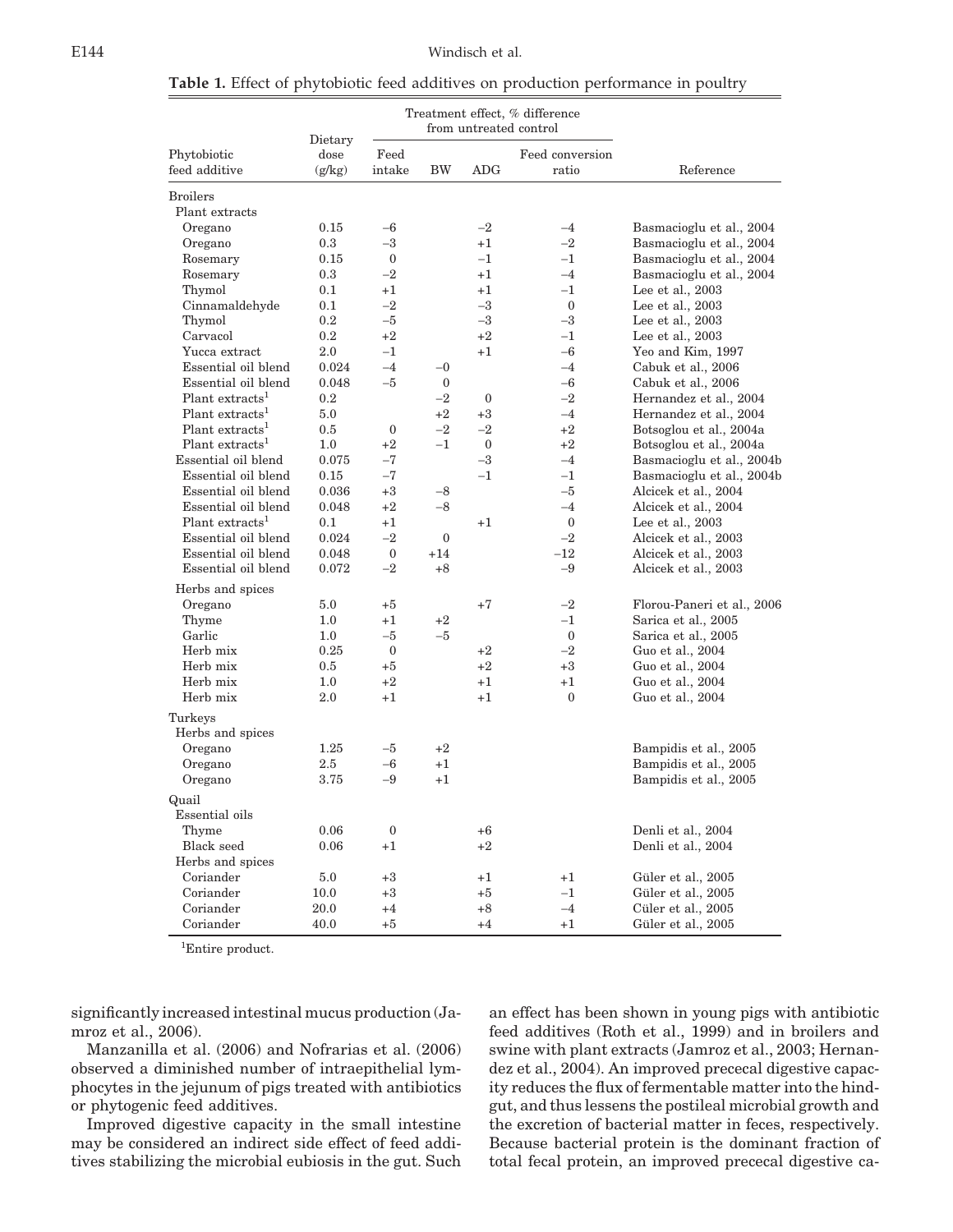pacity may result indirectly in an increased apparent digestibility of dietary protein (calculated as the disappearance rate from intake until fecal excretion). Such an effect has been demonstrated for antibiotics and organic acids (e.g., Kirchgessner et al., 1995; Roth et al., 1998, 1999) as well as for phytogenic feed additives in pigs (Cho et al., 2006, Oetting et al., 2006; Stoni et al. 2006), broilers (Hernandez et al., 2004), and turkeys (Seskeviciene et al., 2005). These observations give further support to the hypothesis that phytogenic feed additives may stabilize digestive functions.

# **FURTHER CONSIDERATIONS ON THE USE OF PHYTOGENIC FEED ADDITIVES**

Besides efficacy, application of phytogenic feed additives to livestock also has to be safe to the animal, the user, the consumer of the animal product, and the environment. Regarding exposed animals, adverse health effects cannot generally be excluded in the case of an accidental overdose. For the user (e.g., feed manufacturer, farmer), the handling of pure formulations of such feed additives usually requires protective measures because they are potentially irritating and can cause allergic contact dermatitis (Burt, 2004). With respect to consumer safety, the phytogenic feed additives cannot be relieved from determination of possible undesired residues in products derived from animals fed those products. For example, Stoni et al. (2006) reported almost complete absorption of carvacrol and thymol in swine fed these essential oils and detected their glucuronic and sulfate metabolites in blood plasma and kidney. Similarly, a study in humans demonstrated rapid absorption and subsequent urinary excretion of glucuronic and sulfate metabolites of rosmarinic essential oils (Baba et al., 2005). However, metabolic activity (e.g., absorption, potential to accumulate in edible tissues) differs widely among phytogenic compounds, and thus safety needs to be assessed separately for each individual phytogenic feed additive.

Another consideration when using phytogenic feed additives is possible interactions with other feed additives. Many of the feeding trials investigating the efficacy of phytogenic feed additives included other growth promoters (e.g., antibiotics, organic acids, and probiotics), as well as combinations with them, without showing antagonistic interaction among these feed additives. On the other hand, studies on interactions of phytogenic feed additives with enzyme preparations (e.g., phytase, enzymes degrading nonstarch polysaccharides, etc.) are very limited. For example, Sarica et al. (2005) reported a lack of or negative interactions of garlic and thyme with nonstarch polysaccharide-degrading enzymes in broilers. Phytogenic feed additives containing components with astringent properties, however, were reported to interact negatively with proteinaceous feed additives through partial denaturation (Anadon et al., 2005).

In conclusion, phytogenic feed additives are claimed to exert antioxidative, antimicrobial, and growth-promoting effects in livestock, actions that are partially associated with enhanced feed consumption, supposedly because of improved palatability of the diet. Whereas available results do not support a specific amelioration of palatability, the antioxidative efficacy of some phytogenic compounds to protect the quality of feed, as well as that of food derived from animals fed those substances, cannot be ruled out. With respect to antimicrobial action, some observations in vivo support the assumption that the general potential of phytogenic feed additives is to contribute to a final reduction of intestinal pathogen pressure. When compared with antimicrobial feed additives and organic acids, the phytogenic substances currently used in practice similarly seem to modulate relevant gastrointestinal variables, such as microbial colony counts, fermentation products (including undesirable or toxic substances), digestibility of nutrients, gut tissue morphology, and reactions of the gut-associated lymphatic system. Furthermore, some isolated observations seem to support the claimed enhancements of digestive enzyme activity and absorption capacity through phytogenic compounds. In addition, phytogenic products may stimulate intestinal mucus production, which may further contribute to relief from pathogen pressure through inhibition of adherence to the mucosa. Unfortunately, respective experimental results are available only from commercial products containing blends of phytogenic substances. Therefore, there is still a need for a systematic approach to explain the efficacy and mode of action for each of type and dose of active compound, as well as its possible interactions with other feed ingredients. Nevertheless, the current experience in feeding such compounds to swine and poultry seems to justify the assumption that phytogenic feed additives may have the potential to promote production performance and productivity, and thus add to the set of nonantibiotic growth promoters, such as organic acids and probiotics.

#### **LITERATURE CITED**

- Adam, K., A. Sivropoulou, S. Kokkini, T. Lanaras, and M. Arsenakis. 1998. Antifungal activities of *Origanum vulgare* subsp. *hirtum*, *Mentha spicata*, *Lavandula angustifolia*, and *Salvia fruticosa* essential oils against human pathogenic fungi. J. Agric. Food Chem. 46:1739–1745.
- Aksit, M., E. Goksoy, F. Kok, D. Ozdemir, and M. Ozdogan. 2006. The impacts of organic acid and essential oil supplementations to diets on the microbiological quality of chicken carcasses. Arch. Geflugelkd. 70:168–173.
- Alcicek, A., M. Bozkurt, and M. Cabuk. 2003. The effect of an essential oil combination derived from selected herbs growing wild in Turkey on broiler performance. S. Afr. J. Anim. Sci. 33:89–94.
- Alcicek, A., M. Bozkurt, and M. Cabuk. 2004. The effect of a mixture of herbal essential oils, an organic acid or a probiotic on broiler performance. S. Afr. J. Anim. Sci. 34:217–222.
- Anadon, A., M. Abroix Arzo, G. Bories, P. Brantom, J. Brufau de Barbera, A. Chesson, P. S. Concconcelli, J. de Knecht, N. Dierick, G. Flachowsky, A. Franklin, J. Gropp, A. K. Haldorsen, I. Halle, A. Mantovani, K. Peltonen, G. Rychen, P. Sanders, A. Soares,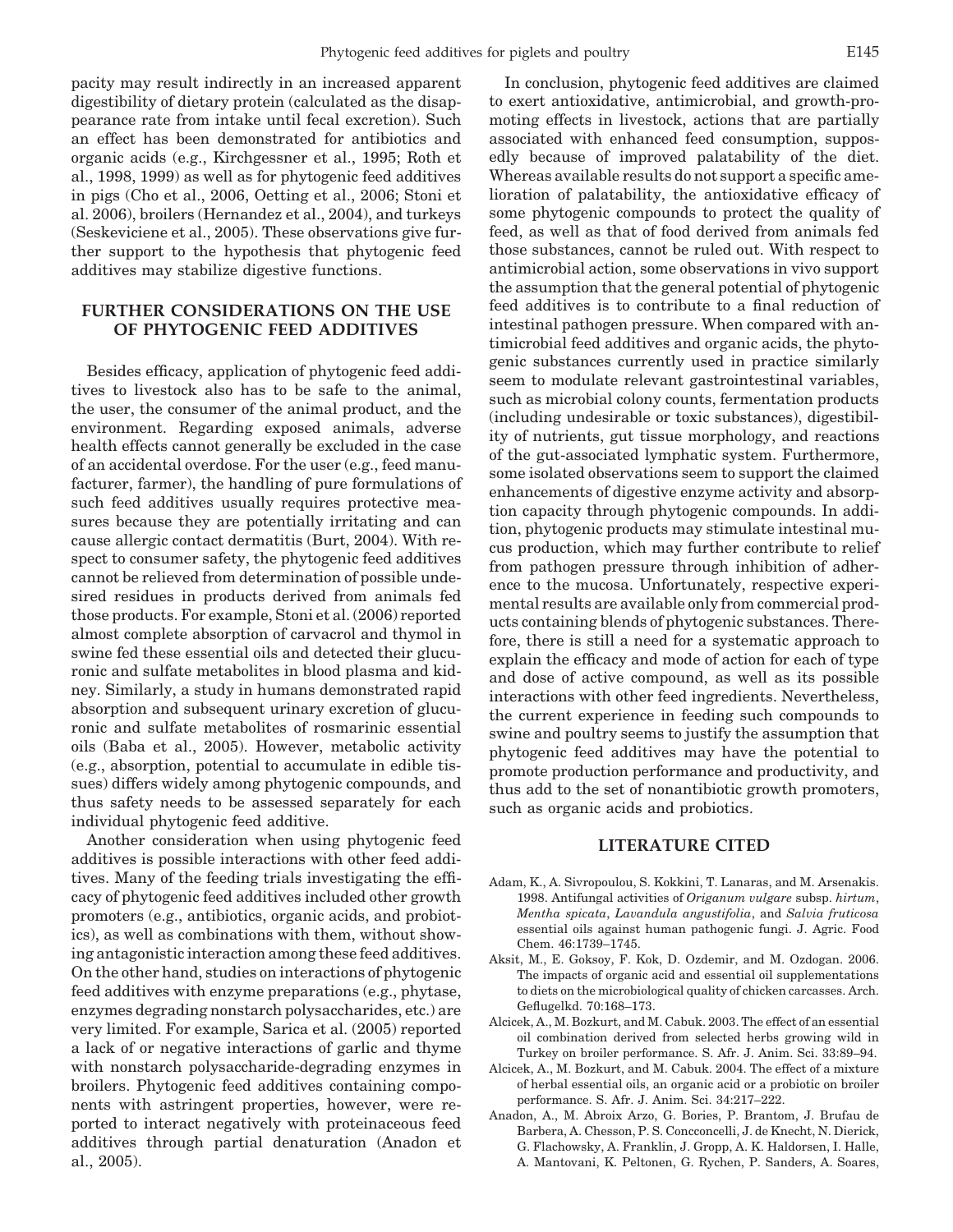P. Wester, and W. Windisch. 2005. Opinion of the FEEDAP Panel on the safety and efficacy of the product Farmatan for rabbits and piglets. The EFSA Journal 222:1–20.

- Baba, S., N. Osakabe, M. Natsume, A. Yasuda, Y. Muto, K. Hiyoshi, H. Takano, T. Yoshikawa, and J. Terao. 2005. Absorption, metabolism, degradation and urinary excretion of rosmarinic acid after intake of *Perilla frutescens* extract in humans. Eur. J. Nutr. 44:1–9.
- Bampidis, V. A., V. Christodoulou, P. Florou-Paneri, E. Christaki, P. S. Chatzopoulou, T. Tsiligianni, and A. B. Spais. 2005. Effect of dietary dried oregano leaves on growth performance, carcase characteristics and serum cholesterol of female early maturing turkeys. Br. Poult. Sci. 46:595–601.
- Basmacioglu, H., O. Tokusoglu, and M. Ergul. 2004. The effect of oregano and rosemary essential oils or alpha-tocopheryl acetate on performance and lipid oxidation of meat enriched with n-3 PUFAs in broilers. S. Afr. J. Anim. Sci. 34:197–210.
- Botsoglou, N. A., E. Christaki, P. Florou-Paneri, I. Giannenas, G. Papageorgiou, and A. B. Spais. 2004a. The effect of a mixture of herbal essential oils or alpha-tocopheryl acetate on performance parameters and oxidation of body lipid in broilers. S. Afr. J. Anim. Sci. 34:52–61.
- Botsoglou, N. A., P. Florou-Paneri, E. Botsoglou, V. Dotas, I. Giannenas, A. Koidis, and P. Mitrakos. 2005. The effect of feeding rosemary, oregano, saffron and alpha-tocopheryl acetate on hen performance and oxidative stability of eggs. S. Afr. J. Anim. Sci. 35:143–151.
- Botsoglou, N. A., P. Florou-Paneri, E. Christaki, D. J. Fletouris, and A. B. Spais. 2002. Effect of dietary oregano essential oil on performance of chickens and on iron-induced lipid oxidation of breast, thigh and abdominal fat tissues. Br. Poult. Sci. 43:223–230.
- Botsoglou, N. A., P. Florou-Paneri, E. Christaki, I. Giannenas, and A. B. Spais. 2004b. Performance of rabbits and oxidative stability of muscle tissues as affected by dietary supplementation with oregano essential oil. Arch. Anim. Nutr. 58:209–218.
- Botsoglou, N. A., A. Govaris, E. Botsoglou, S. H. Grigoropoulou, and G. Papageorgiou. 2003a. Antioxidant activity of dietary oregano essential oil and alpha-tocopheryl acetate supplementation in long-term frozen stored turkey meat. J. Agric. Food Chem. 51:2930–2936.
- Botsoglou, N. A., S. H. Grigoropoulou, E. Botsoglou, A. Govaris, and G. Papageorgiou. 2003b. The effects of dietary oregano essential oil and alpha-tocopheryl acetate on lipid oxidation in raw and cooked turkey during refrigerated storage. Meat Sci. 65:1193– 1200.
- Burt, S. 2004. Essential oils: Their antibacterial properties and potential applications in food—A review. Int. J. Food Microbiol. 94:223–253.
- Cabuk, M., M. Bozkurt, A. Alcicek, Y. Akbas, and K. Kücükyilmaz. 2006. Effect of a herbal essential oil mixture on growth and internal organ weight of broilers from young and old breeder flocks. S. Afr. J. Anim. Sci. 36:135–141.
- Castillo, M., S. M. Martin-Orue, M. Roca, E. G. Manzanilla, I. Badiola, J. F. Perez, and J. Gasa. 2006. The response of gastrointestinal microbiota to avilamycin, butyrate, and plant extracts in earlyweaned pigs. J. Anim. Sci. 84:2725–2734.
- Cho, J. H., Y. J. Chen, B. J. Min, H. J. Kim, O. S. Kwon, K. S. Shon, I. H. Kim, S. Kim, and A. Asamer. 2006. Effects of essential oils supplementation on growth performance, IgG concentration and fecal noxious gas concentration of weaned pigs. Asian-australas. J. Anim. Sci. 19:80–85.
- Chrubasik, S., M. H. Pittler, and B. D. Roufogalis. 2005. Zingiberis rhizome: A comprehensive review on the ginger effect and efficacy profiles. Phytomedicine 12:684–701.
- Craig, W. J. 1999. Health promoting properties of common herbs. Am. J. Clin. Nutr. 70(Suppl.):491S–499S.
- Cuppett, S. L., and C. A. Hall. 1998. Antioxidant activity of Labiatae. Adv. Food Nutr. Res. 42:245–271.
- Demir, E., S. Sarica, M. A. Özcan, and M. Suicmez. 2005. The use of natural feed additives as alternative to an antibiotic growth promoter in boiler diets. Arch. Geflugelkd. 69:110–116.
- Denli, M., F. Okan, and A. N. Uluocak. 2004. Effect of dietary supplementation of herb essential oils on the growth performance, carcass and intestinal characteristics of quail (*Coturnix coturnix japonica*). S. Afr. J. Anim. Sci. 34:174–179.
- Dorman, H. J. D., and S. G. Deans. 2000. Antimicrobial agents from plants: Antibacterial activity of plant volatile oils. J. Appl. Microbiol. 88:308–316.
- Duffy, C. F., G. F. Killeen, C. D. Connolly, and R. F. Power. 2001. Effects of dietary supplementation with *Yucca schidigera* Roezl ex Ortgies and its saponin and non-saponin fractions on rat metabolism. J. Agric. Food Chem. 49:3408–3413.
- Eckel, B., F. X. Roth, M. Kirchgessner, and U. Eidelsburger. 1992. Zum Einfluß von Ameisensäure auf die Konzentration an Ammoniak und biogenen Aminen im Gastrointestinaltrakt. 4. Mitteilung: Untersuchungen zur nutritiven Wirksamkeit von organischen Säuren in der Ferkelaufzucht. J. Anim. Physiol. Anim. Nutr. (Berl.) 67:198–205.
- European Commission. 2003. Regulation (EC) No. 1831/2003 of the European Parliament and of the council of 22 September 2003 on additives for use in animal nutrition. Off. J. Eur. Union L 268:29–43.
- Florou-Paneri, P., I. Giannenas, E. Christaki, A. Govaris, and N. A. Botsoglou. 2006. Performance of chickens and oxidative stability of the produced meat as affected by feed supplementation with oregano, vitamin C, vitamin E and their combinations. Arch. Geflugelkd. 70:232–240.
- Francis, G., Z. Kerem, H. P. S. Makkar, and K. Becker. 2002. The biological action of saponins in animal systems: A review. Br. J. Nutr. 88:587–605.
- Freitag, M., H. U. Hensche, H. Schulte-Sienbeck, and B. Reichelt. 1998. Kritische Betrachtung des Einsatzes von Leistungsförderern in der Tierernährung. Forschungsbericht des Fachbereichs Agrarwirtschaft Soest. Universität-Gesamthochschule, Paderborn, Germany.
- Gabert, V. M., and W. C. Sauer. 1994. The effect of supplementing diets for weanling pigs with organic acids. J. Anim. Feed Sci. 3:73–87.
- Giannenas, I. A., P. Florou-Paneri, N. A. Botsoglou, E. Christaki, and A. B. Spais. 2005. Effect of supplementing feed with oregano and(or) alpha-tocopheryl acetate on growth of broiler chickens and oxidative stability of meat. J. Anim. Feed Sci. 14:521–535.
- Giannenas, I. A., P. Florou-Paneri, M. Papazahariadou, N. A. Botsoglou, E. Christaki, and A. B. Spais. 2004. Effect of diet supplementation with ground oregano on performance of broiler chickens challenged with *Eimeria tenella*. Arch. Geflugelkd. 68:247–252.
- Giannenas, I. A., P. Florou-Paneri, M. Papazahariadou, E. Christaki, N. A. Botsoglou, and A. B. Spais. 2003. Effect of dietary supplementation with oregano essential oil on performance of broilers after experimental infection with *Eimeria tenella*. Arch. Anim. Nutr. 57:99–106.
- Govaris, A., N. Botsoglou, G. Papageorgiou, E. Botsoglou, and I. Ambrosiadis. 2004. Dietary versus post-mortem use of oregano oil and(or) alpha-tocopherol in turkeys to inhibit development of lipid oxidation in meat during refrigerated storage. Int. J. Food Sci. Nutr. 55:115–123.
- Güler, T., O. N. Erta, M. Ciftci, and B. Dalkılıc. 2005. The effect of coriander seed (*Coriandrum sativum* L.) as diet ingredient on the performance of Japanese quail. S. Afr. J. Anim. Sci. 35:261–267.
- Guo, F. C., R. P. Kwakkel, J. Soede, B. A. Williams, and M. W. A. Verstegen. 2004. Effect of a Chinese herb medicine formulation, as an alternative for antibiotics, on performance of broilers. Br. Poult. Sci. 45:793–797.
- Hagmüller, W., M. Jugl-Chizzola, K. Zitterl-Eglseer, C. Gabler, J. Spergser, R. Chizzola, and C. Franz. 2006. The use of *Thymi herba* as feed additive (0.1%, 0.5%, 1.0%) in weanling piglets with assessment of the shedding of haemolysing *E. coli* and the detection of thymol in the blood plasma. Berl. Munch. Tiararztl. Wochenschr. 119:50–54.
- Hammer, K. A., C. F. Carson, and T. V. Riley. 1999. Antimicrobial activity of essential oils and other plant extracts. J. Appl. Microbiol. 86:985–990.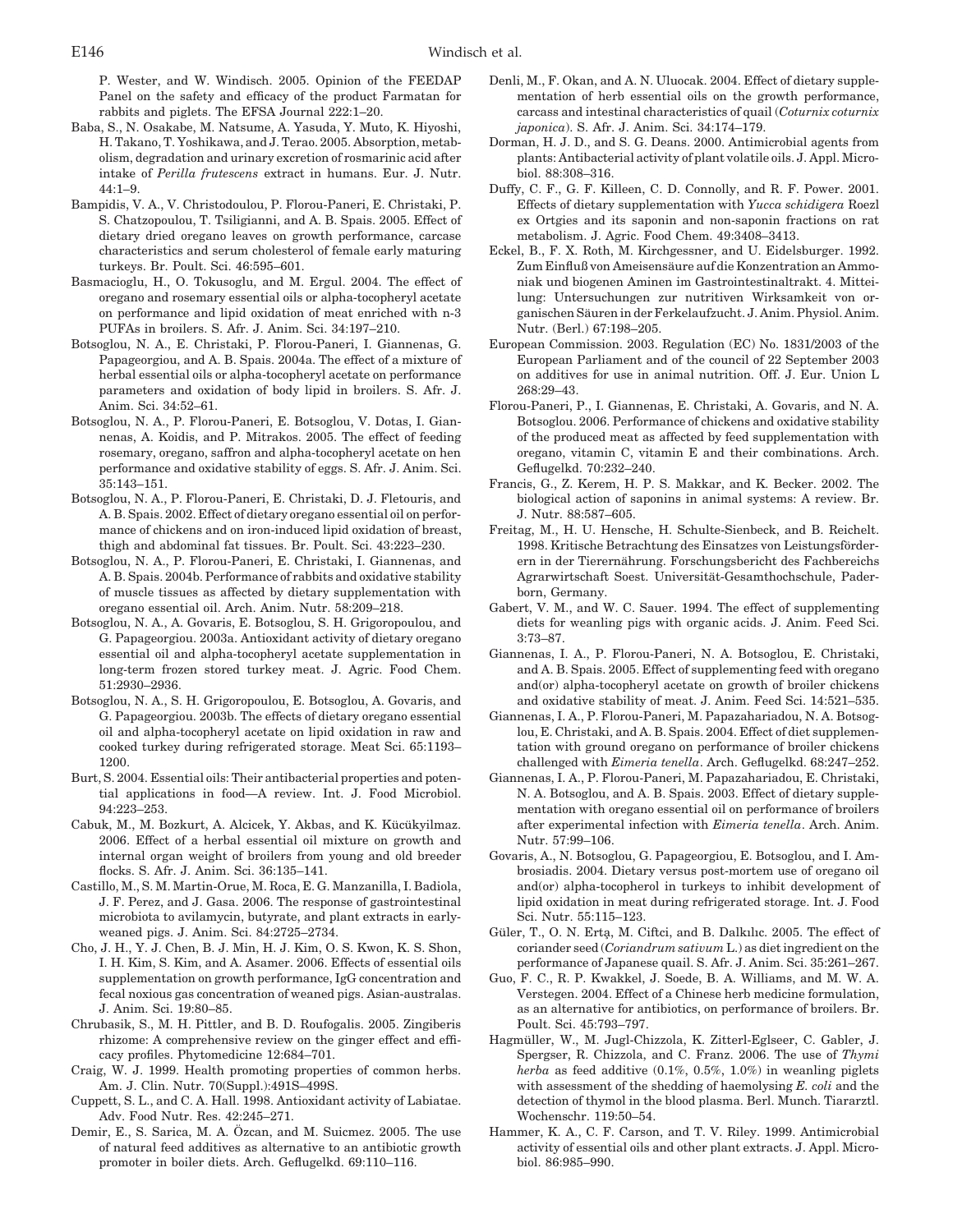- Hernandez, F., J. Madrid, V. Garcia, J. Orengo, and M. D. Megias. 2004. Influence of two plant extracts on broilers performance, digestibility, and digestive organ size. Poult. Sci. 83:169–174.
- Hume, M. E., S. Clemente-Hernandez, and E. O. Oviedo-Rondont. 2006. Effects of feed additives and mixed *Eimeria* species infection on intestinal microbial ecology of broilers. Poult. Sci. 85:2106–2111.
- Jamroz, D., I. Orda, C. Kamel, A. Wiliczkiewicz, T. Wertelecki, and I. Skorupinska. 2003. The influence of phytogenic extracts on performance, nutrient digestibility, carcass characteristics, and gut microbial status in broiler chickens. J. Anim. Feed Sci. 12:583–596.
- Jamroz, D., T. Wertelecki, M. Houszka, and C. Kamel. 2006. Influence of diet type on the inclusion of plant origin active substances on morphological and histochemical characteristics of the stomach and jejunum walls in chicken. J. Anim. Physiol. Anim. Nutr. (Berl.) 90:255–268.
- Jang, I. S., Y. H. Ko, H. Y. Yang, J. S. Ha, J. Y. Kim, S. Y. Kang, D. H. Yoo, D. S. Nam, D. H. Kim, and C. Y. Lee. 2004. Influence of essential oil components on growth performance and the functional activity of the pancreas and small intestine in broiler chickens. Asian-australas. J. Anim. Sci. 17:394–400.
- Janz, J. A. M., P. C. H. Morel, B. H. P. Wilkinson, and R. W. Purchas. 2007. Preliminary investigation of the effects of low-level dietary inclusion of fragrant essential oils and oleoresins on pig performance and pork quality. Meat Sci. 75:350–355.
- Jugl-Chizzola, M., J. Spergser, F. Schilcher, J. Novak, A. Bucher, C. Gabler, W. Hagmuller, and K. Zitterl-Eglseer. 2005. Effects of *Thymus vulgaris* L. as feed additive in piglets and against haemolytic *E. coli* in vitro. Berl. Munch. Tierarztl. Wochenschr. 118:495–501.
- Jugl-Chizzola, M., E. Ungerhofer, C. Gabler, W. Hagmuller, R. Chizzola, K. Zitterl-Eglseer, and C. Franz. 2006. Testing of the palatability of *Thymus vulgaris* L. and *Origanum vulgare* L. as flavouring feed additive for weaner pigs on the basis of a choice experiment. Berl. Munch. Tierarztl. Wochenschr. 119:238–243.
- Killeen, G. F., C. R. Connolly, G. A. Walsh, C. F. Duffy, D. R. Headon, and R. F. Power. 1998. The effects of dietary supplementation with *Yucca schidigera* extract or fractions thereof on nitrogen metabolism and gastrointestinal fermentation processes in the rat. J. Sci. Food Agric. 76:91–99.
- Kirchgessner, M., W. Windisch, and F. X. Roth. 1995. Zum Einfluss von Avilamycin und Tylosin auf die Umsetzbare Energie in der Anfangs- und Endmast von Schweinen. Arch. Anim. Nutr. 48:63–70.
- Kreydiyyeh, S. I., J. Usta, K. Knio, S. Markossian, and S. Dagher. 2003. Aniseed oil increases glucose absorption and reduces urine output in the rat. Life Sci. 74:663–673.
- Kroismayr, A., J. Sehm, M. Pfaffl, C. Plitzner, H. Foissy, T. Ettle, H. Mayer, M. Schreiner, and W. Windisch. 2007. Effects of essential oils or Avilamycin on gut microbiology and blood parameters of weaned piglets. J. Land Manage., Food Environ.
- Lee, K. W., H. Everts, H. J. Kappert, M. Frehner, R. Losa, and A. C. Beynen. 2003. Effects of dietary essential oil components on growth performance, digestive enzymes and lipid metabolism in female broiler chickens. Br. Poult. Sci. 44:450–457.
- Lien, T. F., Y. M. Horng, and C. P. Wu. 2007. Feasibility of replacing antibiotic feed promoters with the Chinese traditional herbal medicine Bazhen in weaned piglets. Livest. Prod. Sci. 107:92– 102.
- Maass, N., J. Bauer, B. R. Paulicks, B. M. Bohmer, and D. A. Roth-Maier. 2005. Efficiency of *Echinacea purpurea* on performance and immune status in pigs. J. Anim. Physiol. Anim. Nutr. (Berl.) 89:244–252.
- Manzanilla, E. G., M. Nofrarias, M. Anguita, M. Castillo, J. F. Perez, S. M. Martin-Orue, C. Kamel, and J. Gasa. 2006. Effects of butyrate, avilamycin, and a plant extract combination on the intestinal equilibrium of early-weaned pigs. J. Anim. Sci. 84:2743–2751.
- Manzanilla, E. G., J. F. Perez, M. Martin, C. Kamel, F. Baucells, and J. Gasa. 2004. Effect of plant extracts and formic acid on the

intestinal equilibrium of early-weaned pigs. J. Anim. Sci. 82:3210–3218.

- Mitsch, P., K. Zitterl-Eglseer, B. Kohler, C. Gabler, R. Losa, and I. Zimpernik. 2004. The effect of two different blends of essential oil components on the proliferation of *Clostridium perfringens* in the intestines of broiler chickens. Poult. Sci. 83:669–675.
- Nakatani, N. 1994. Antioxidants from spices and herbs. In Food Phytochemicals for Cancer Prevention II: Teas, Spices and Herbs. ACS Symposium Series 547. C.-T. Ho, T. Osawa, M.-T. Huang, and R. T. Rosen, ed. Am. Chem. Soc., Washington, DC.
- Nakatani, N. 2000. Phenolic antioxidants from herbs and spices. Biofactors 13:141–146.
- Namkung, H., M. Li, J. Gong, H. Yu, M. Cottrill, and C. F. M. de Lange. 2004. Impact of feeding blends of organic acids and herbal extracts on growth performance, gut microbiota and digestive function in newly weaned pigs. Can. J. Anim. Sci. 84:697–704.
- Nazeer, M. S., T. N. Pasha, S. Abbas, and Z. Ali. 2002. Effect of yucca saponin on urease activity and development of ascites in broiler chicken. Int. J. Poult. Sci. 1:174–178.
- Newton, S. M., C. Lau, S. S. Gurcha, G. S. Besra, and C. W. Wright. 2002. The evaluation of forty-three plant species for in vitro antimycobacterial activities: Isolation of active constituents from *Psoralea corylifolia* and *Sanguinaria canadensis*. J. Ethnopharmacol. 79:57–67.
- Nofrarias, M., E. G. Manzanilla, J. Pujols, X. Gilbert, N. Majo, J. Segales, and J. Gasa. 2006. Effects of spray-dried porcine plasma and plant extracts on intestinal morphology and on leukocyte cell subsets of weaning pigs. J. Anim. Sci. 84:2735–2742.
- Oetting, L. L., C. E. Utiyama, P. A. Giani, U. D. Ruiz, and V. S. Miyada. 2006. Effects of herbal extracts and antimicrobials on apparent digestibility, performance, organs morphometry and intestinal histology of weanling pigs. Braz. J. Anim. Sci. 35:1389–1397.
- Oviedo-Rondon, E. O., M. E. Hume, C. Hernandez, and S. Clemente-Hernandez. 2006. Intestinal microbial ecology of broilers vaccinated and challenged with mixed *Eimeria* species, and supplemented with essential oil blends. Poult. Sci. 85:854–860.
- Özer, H., M. Sökmen, M. Güllüce, A. Adigüzel, F. Sahin, A. Sökmen, H. Kilic, and Ö. Baris. 2007. Chemical composition and antimicrobial and antioxidant activities of the essential oil and methanol extract of *Hippomarathum microcarpum* (Bieb.) from Turkey. J. Agric. Food Chem. 55:937–942.
- Papageorgiou, G., N. A. Botsoglou, A. Govaris, I. Giannenas, S. Iliadis, and E. Botsoglou. 2003. Effect of dietary oregano oil and alphatocopheryl acetate supplementation on iron-induced lipid oxidation of turkey breast, thigh, liver and heart tissues. J. Anim. Physiol. Anim. Nutr. (Berl.) 87:324–335.
- Platel, K., and K. Srinivasan. 2000a. Influence of dietary spices and their active principles on pancreatic digestive enzymes in albino rats. Nahrung 44:41–46.
- Platel, K., and K. Srinivasan. 2000b. Stimulatory influence of select spices on bile secretion in rats. Nutr. Res. 20:1493–1503.
- Platel, K., and K. Srinivasan. 2004. Digestive stimulant action of spices: A myth or reality? Indian J. Med. Res. 119:167–179.
- Rao, R. R., K. Platel, and K. Srinivasan. 2003. In vitro influence of spices and spice-active principles on digestive enzymes of rat pancreas and small intestine. Nahrung 47:408–412.
- Rodehutscord, M., and H. Kluth. 2002. Tierfütterung ohne antibiotisch wirkende Leistungsförderer. Zuchtungskunde 74:445-452.
- Roth, F. X., G. G. Gotterbarm, W. Windisch, and M. Kirchgessner. 1999. Whole-body protein turnover and nitrogen balance in growing pigs supplied with antibiotic feed additive (Avilamycin). J. Anim. Physiol. Anim. Nutr. (Berl.) 82:88–93.
- Roth, F. X., and M. Kirchgessner. 1998. Organic acids as feed additives for young pigs: Nutritional and gastrointestinal effects. J. Anim. Feed Sci. 8:25–33.
- Roth, F. X., W. Windisch, and M. Kirchgessner. 1998. Effect of potassium diformiate (Formi™ LHS) on nitrogen metabolism and nutrient digestibility in piglets at graded dietary lysine supply. Agribiol. Res. 51:167–175.